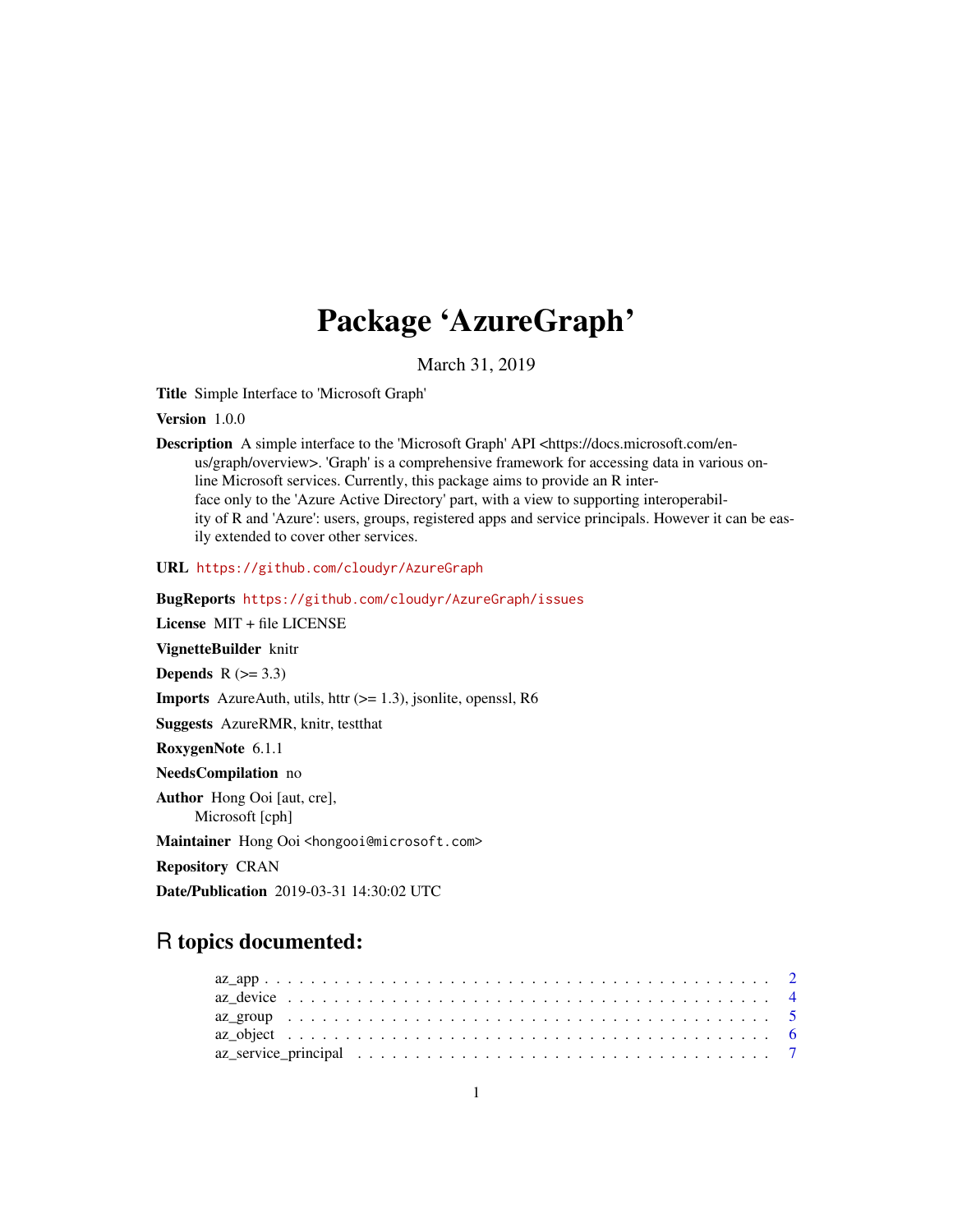<span id="page-1-0"></span>

| Index |  |
|-------|--|
|       |  |
|       |  |
|       |  |
|       |  |
|       |  |

<span id="page-1-1"></span>az\_app *Registered app in Azure Active Directory*

#### **Description**

Base class representing an AAD app.

#### Usage

az\_app

# Format

An R6 object of class az\_app, inheriting from az\_object.

# Fields

- token: The token used to authenticate with the Graph host.
- tenant: The Azure Active Directory tenant for this app.
- type: always "application" for an app object.
- properties: The app properties.
- password: The app password. Note that the Graph API does not return passwords, so this will be NULL for an app retrieved via ms\_graph\$get\_app().

#### Methods

- new(...): Initialize a new app object. Do not call this directly; see 'Initialization' below.
- delete(confirm=TRUE): Delete an app. By default, ask for confirmation first.
- update(...): Update the app data in Azure Active Directory. For what properties can be updated, consult the REST API documentation link below.
- do\_operation(...): Carry out an arbitrary operation on the app.
- sync\_fields(): Synchronise the R object with the app data in Azure Active Directory.
- list\_group\_memberships(): Return the IDs of all groups this app is a member of.
- list\_object\_memberships(): Return the IDs of all groups, administrative units and directory roles this app is a member of.
- list\_owners(type=c("user", "group", "application", "servicePrincipal")): Return a list of all owners of this app. Specify the type argument to filter the result for specific object type(s).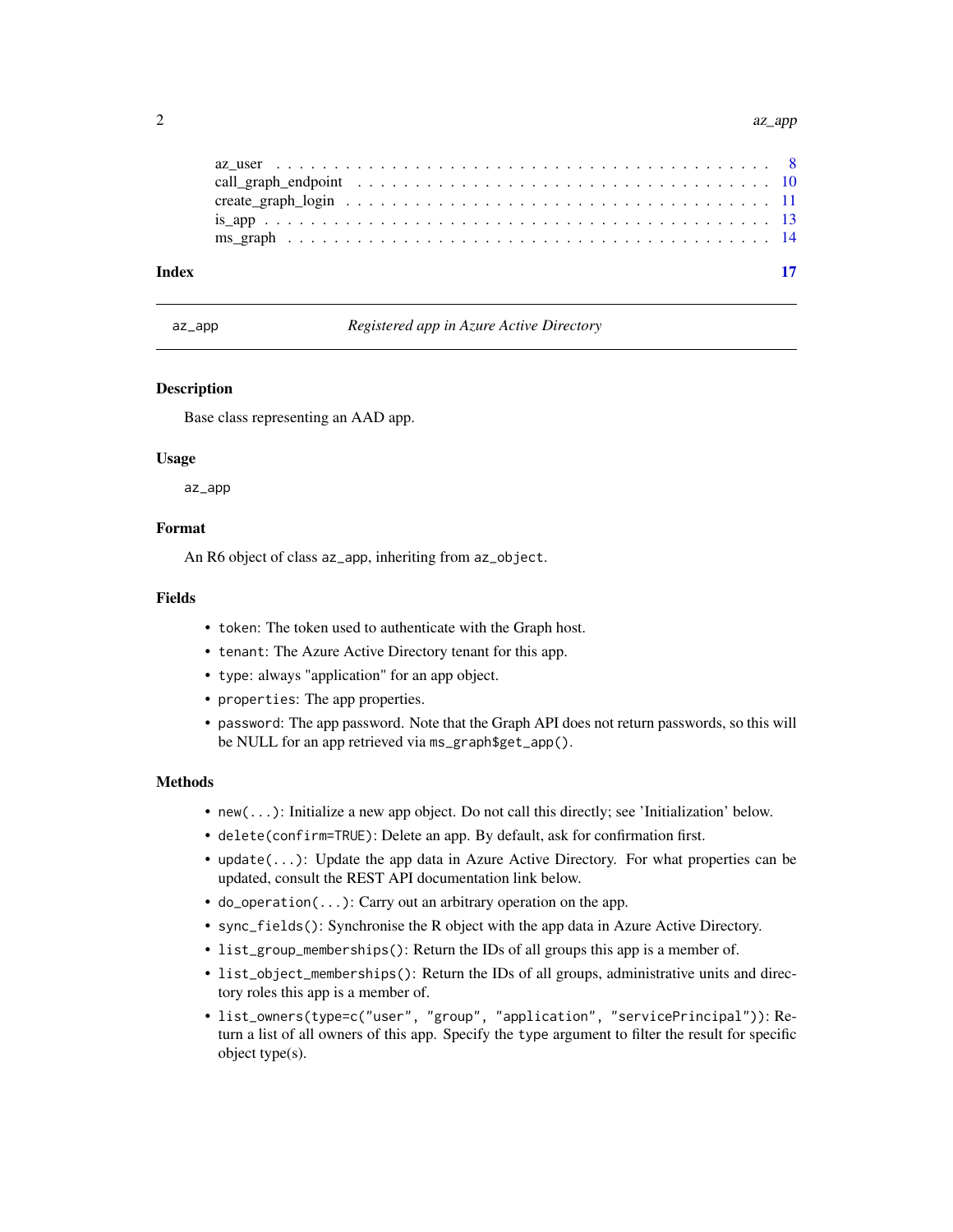#### <span id="page-2-0"></span> $az\_\$ {app} 3

- create\_service\_principal(...): Create a service principal for this app, by default in the current tenant.
- get\_service\_principal(): Get the service principal for this app.
- delete\_service\_principal(confirm=TRUE): Delete the service principal for this app. By default, ask for confirmation first.
- update\_password(password=NULL, name="key1", password\_duration=1): Updates the app password. Note that this will invalidate any existing password.

#### Initialization

Creating new objects of this class should be done via the create\_app and get\_app methods of the [ms\\_graph](#page-13-1) class. Calling the new() method for this class only constructs the R object; it does not call the Microsoft Graph API to create the actual app.

[Microsoft Graph overview,](https://docs.microsoft.com/en-us/graph/overview) [REST API reference](https://docs.microsoft.com/en-us/graph/api/overview?view=graph-rest-beta)

#### See Also

[ms\\_graph,](#page-13-1) [az\\_service\\_principal,](#page-6-1) [az\\_user,](#page-7-1) [az\\_group,](#page-4-1) [az\\_object](#page-5-1)

#### Examples

```
## Not run:
gr <- get_graph_login()
app <- gr$create_app("MyNewApp")
# password reset
app$update_password()
# set a redirect URI
app$update(publicClient=list(redirectUris=I("http://localhost:1410")))
# add API permission (access Azure Storage as user)
app$update(requiredResourceAccess=list(
   list(
        resourceAppId="e406a681-f3d4-42a8-90b6-c2b029497af1",
        resourceAccess=list(
            list(
                id="03e0da56-190b-40ad-a80c-ea378c433f7f",
                type="Scope"
            \lambda)
   )
))
# change the app name
app$update(displayName="MyRenamedApp")
```
## End(Not run)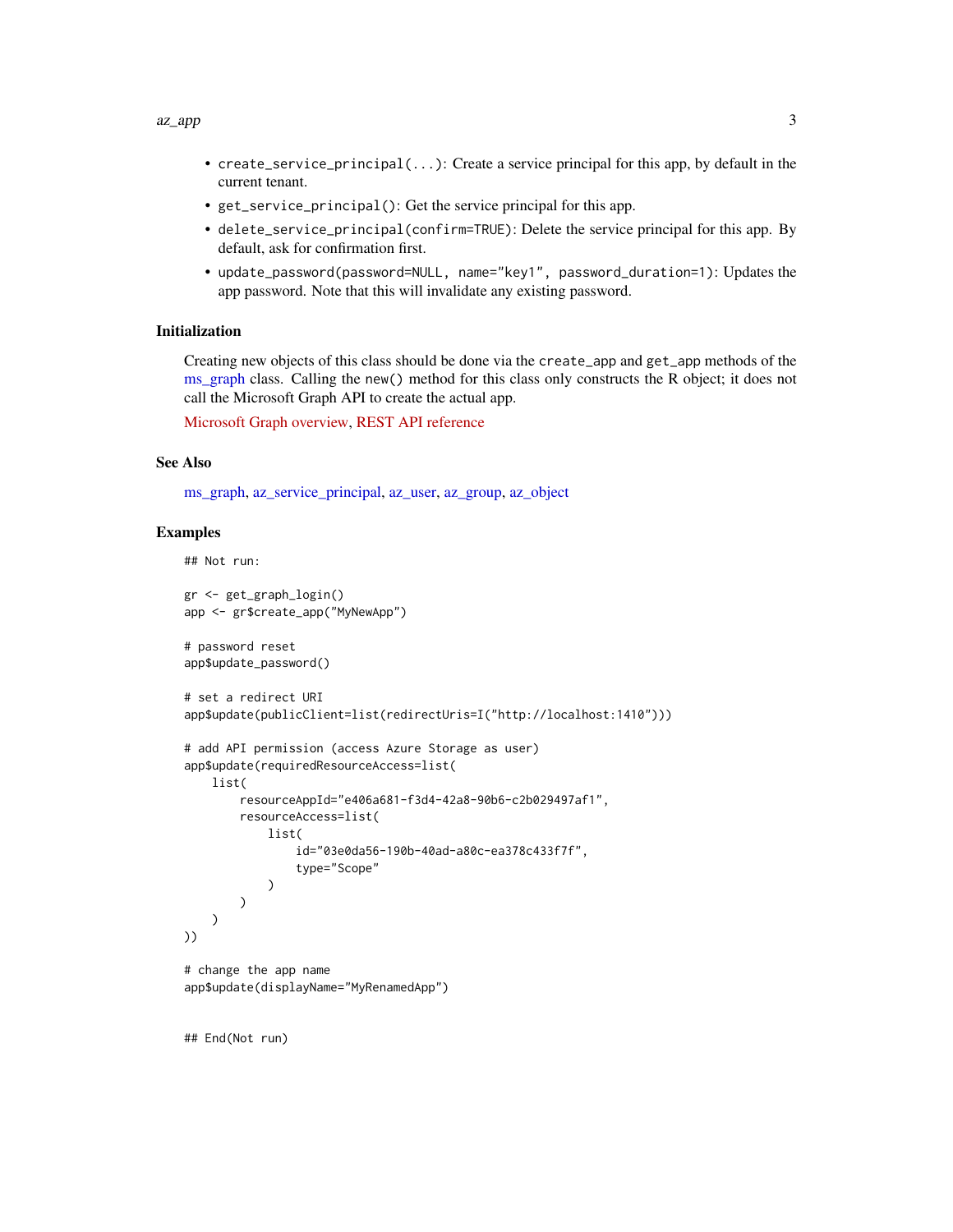<span id="page-3-1"></span><span id="page-3-0"></span>

#### Description

Base class representing a registered device.

# Usage

az\_device

#### Format

An R6 object of class az\_device, inheriting from az\_object.

#### Fields

- token: The token used to authenticate with the Graph host.
- tenant: The Azure Active Directory tenant for this group.
- type: always "device" for a device object.
- properties: The device properties.

#### Methods

- new(...): Initialize a new device object. Do not call this directly; see 'Initialization' below.
- delete(confirm=TRUE): Delete a device. By default, ask for confirmation first.
- update(...): Update the device information in Azure Active Directory.
- do\_operation(...): Carry out an arbitrary operation on the device.
- sync\_fields(): Synchronise the R object with the app data in Azure Active Directory.
- list\_group\_memberships(): Return the IDs of all groups this device is a member of.
- list\_object\_memberships(): Return the IDs of all groups, administrative units and directory roles this device is a member of.

#### Initialization

Create objects of this class via the list\_registered\_devices() and list\_owned\_devices() methods of the az\_user class.

#### See Also

[ms\\_graph,](#page-13-1) [az\\_user,](#page-7-1) [az\\_object](#page-5-1)

[Microsoft Graph overview,](https://docs.microsoft.com/en-us/graph/overview) [REST API reference](https://docs.microsoft.com/en-us/graph/api/overview?view=graph-rest-beta)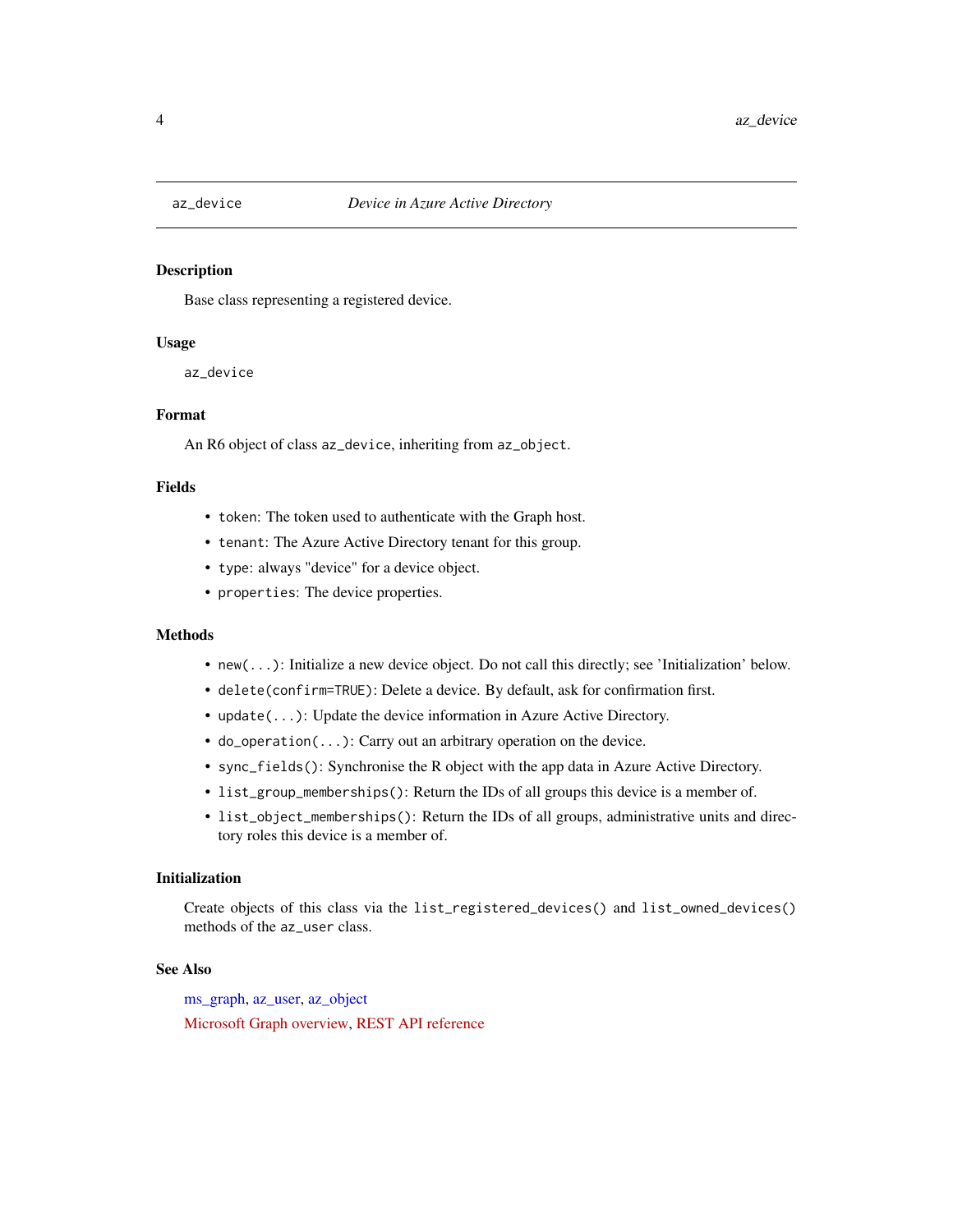<span id="page-4-1"></span><span id="page-4-0"></span>

#### **Description**

Base class representing an AAD group.

#### Usage

az\_group

# Format

An R6 object of class az\_group, inheriting from az\_object.

#### Fields

- token: The token used to authenticate with the Graph host.
- tenant: The Azure Active Directory tenant for this group.
- type: always "group" for a group object.
- properties: The group properties.

#### Methods

- new(...): Initialize a new group object. Do not call this directly; see 'Initialization' below.
- delete(confirm=TRUE): Delete a group. By default, ask for confirmation first.
- update(...): Update the group information in Azure Active Directory.
- do\_operation(...): Carry out an arbitrary operation on the group.
- sync\_fields(): Synchronise the R object with the app data in Azure Active Directory.
- list\_group\_memberships(): Return the IDs of all groups this group is a member of.
- list\_object\_memberships(): Return the IDs of all groups, administrative units and directory roles this group is a member of.
- list\_members(type=c("user", "group", "application", "servicePrincipal")): Return a list of all members of this group. Specify the type argument to filter the result for specific object type(s).
- list\_owners(type=c("user", "group", "application", "servicePrincipal")): Return a list of all owners of this group. Specify the type argument to filter the result for specific object type(s).

# Initialization

Creating new objects of this class should be done via the create\_group and get\_group methods of the [ms\\_graph](#page-13-1) and [az\\_app](#page-1-1) classes. Calling the new() method for this class only constructs the R object; it does not call the Microsoft Graph API to create the actual group.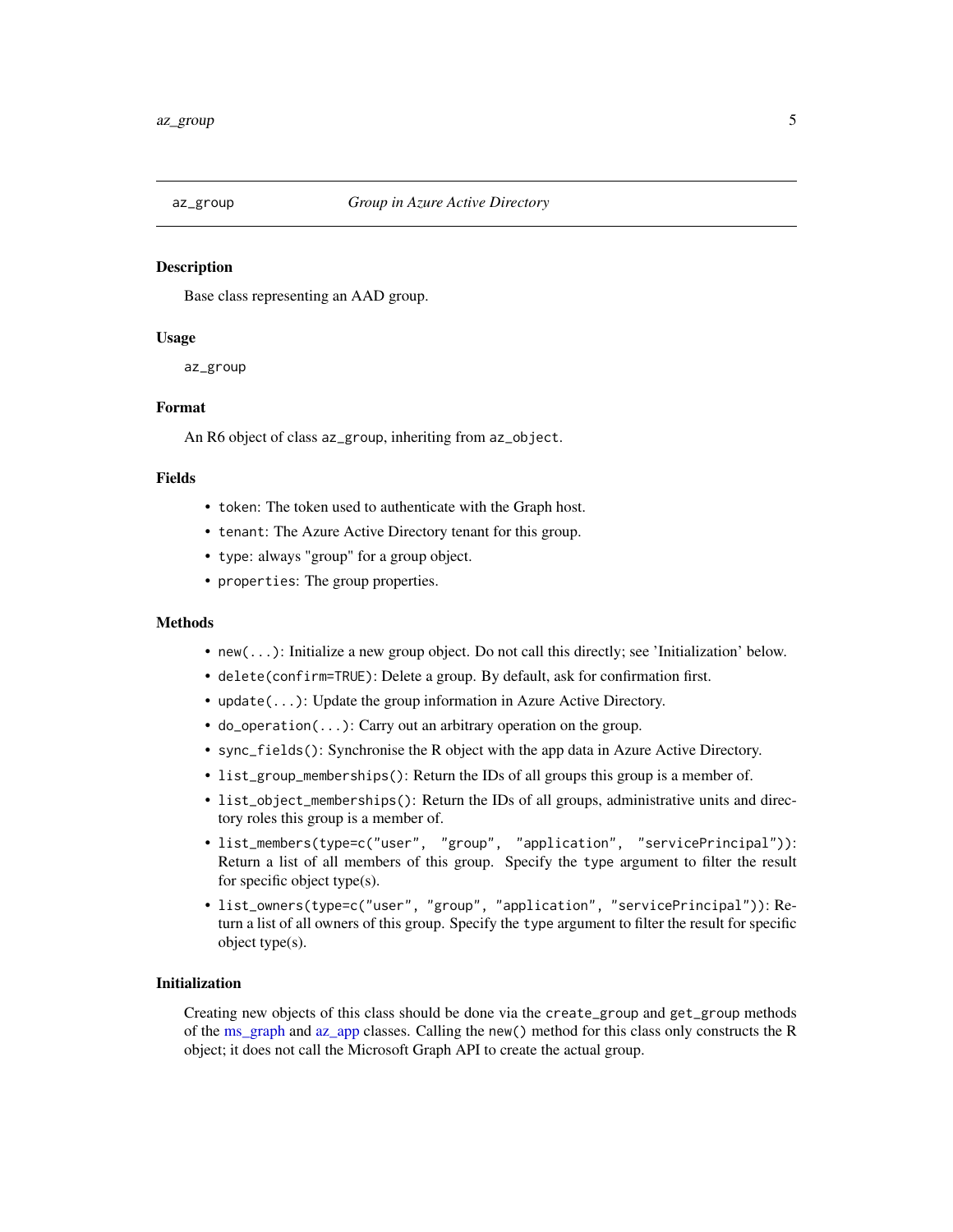# See Also

[ms\\_graph,](#page-13-1) [az\\_app,](#page-1-1) [az\\_user,](#page-7-1) [az\\_object](#page-5-1)

[Microsoft Graph overview,](https://docs.microsoft.com/en-us/graph/overview) [REST API reference](https://docs.microsoft.com/en-us/graph/api/overview?view=graph-rest-beta)

# Examples

```
## Not run:
gr <- get_graph_login()
usr <- gr$get_user("myname@aadtenant.com")
grps <- usr$list_direct_memberships()
grp <- grp[[1]]
grp$list_members()
grp$list_owners()
## End(Not run)
```
<span id="page-5-1"></span>

```
az_object Azure Active Directory object
```
# Description

Base class representing a directory object in Microsoft Graph.

# Usage

az\_object

# Format

An R6 object of class az\_object.

# Fields

- token: The token used to authenticate with the Graph host.
- tenant: The Azure Active Directory tenant for this object.
- type: The type of object: user, group, application or service principal.
- properties: The object properties.

<span id="page-5-0"></span>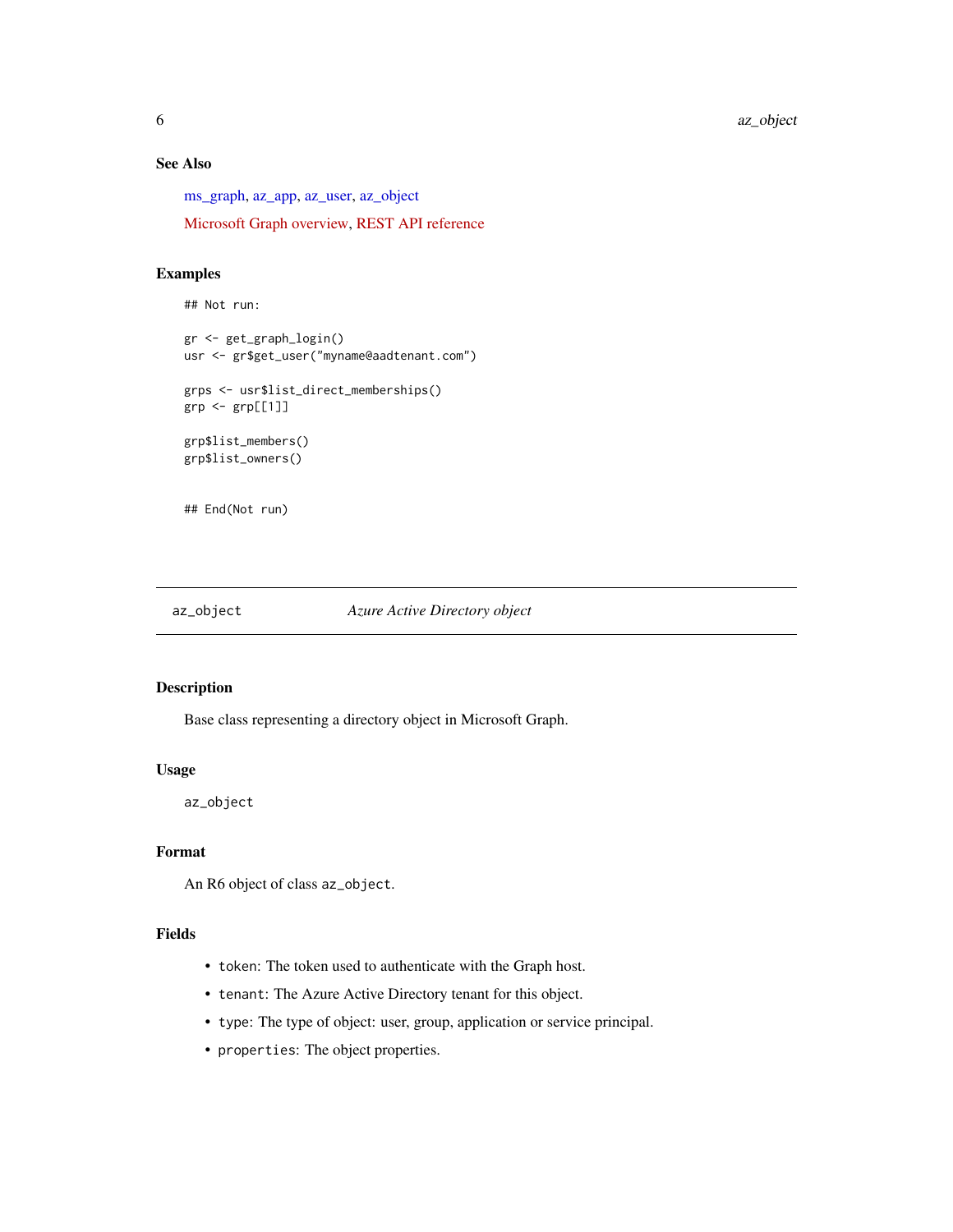# <span id="page-6-0"></span>**Methods**

- new(...): Initialize a new directory object. Do not call this directly; see 'Initialization' below.
- delete(confirm=TRUE): Delete an object. By default, ask for confirmation first.
- update(...): Update the object information in Azure Active Directory.
- do\_operation(...): Carry out an arbitrary operation on the object.
- sync\_fields(): Synchronise the R object with the data in Azure Active Directory.
- list\_group\_memberships(): Return the IDs of all groups this object is a member of.
- list\_object\_memberships(): Return the IDs of all groups, administrative units and directory roles this object is a member of.

# Initialization

Objects of this class should not be created directly. Instead, create an object of the appropriate subclass: [az\\_app,](#page-1-1) [az\\_service\\_principal,](#page-6-1) [az\\_user,](#page-7-1) [az\\_group.](#page-4-1)

# See Also

[ms\\_graph,](#page-13-1) [az\\_app,](#page-1-1) [az\\_service\\_principal,](#page-6-1) [az\\_user,](#page-7-1) [az\\_group](#page-4-1) [Microsoft Graph overview,](https://docs.microsoft.com/en-us/graph/overview) [REST API reference](https://docs.microsoft.com/en-us/graph/api/overview?view=graph-rest-beta)

<span id="page-6-1"></span>az\_service\_principal *Service principal in Azure Active Directory*

# **Description**

Base class representing an AAD service principal.

#### Usage

```
az_service_principal
```
#### Format

An R6 object of class az\_service\_principal, inheriting from az\_object.

# Fields

- token: The token used to authenticate with the Graph host.
- tenant: The Azure Active Directory tenant for this service principal.
- type: always "service principal" for a service principal object.
- properties: The service principal properties.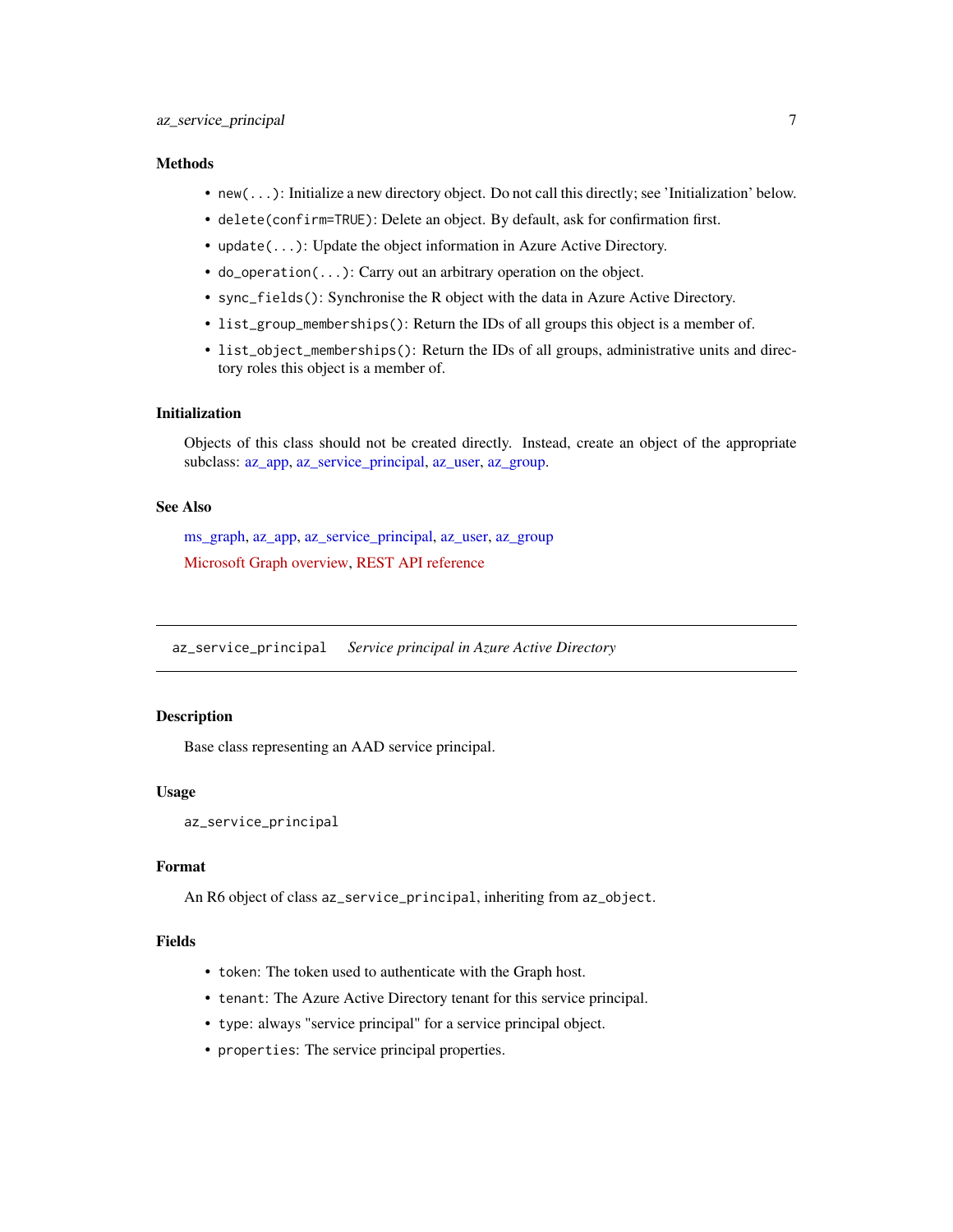#### <span id="page-7-0"></span>Methods

- new(...): Initialize a new service principal object. Do not call this directly; see 'Initialization' below.
- delete(confirm=TRUE): Delete a service principal. By default, ask for confirmation first.
- update(...): Update the service principal information in Azure Active Directory.
- do\_operation(...): Carry out an arbitrary operation on the service principal.
- sync\_fields(): Synchronise the R object with the service principal data in Azure Active Directory.
- list\_group\_memberships(): Return the IDs of all groups this service principal is a member of.
- list\_object\_memberships(): Return the IDs of all groups, administrative units and directory roles this service principal is a member of.

#### Initialization

Creating new objects of this class should be done via the create\_service\_principal and get\_service\_principal methods of the [ms\\_graph](#page-13-1) and [az\\_app](#page-1-1) classes. Calling the new() method for this class only constructs the R object; it does not call the Microsoft Graph API to create the actual service principal.

#### See Also

[ms\\_graph,](#page-13-1) [az\\_app,](#page-1-1) [az\\_object](#page-5-1) [Azure Microsoft Graph overview,](https://docs.microsoft.com/en-us/graph/overview) [REST API reference](https://docs.microsoft.com/en-us/graph/api/overview?view=graph-rest-beta)

#### <span id="page-7-1"></span>az\_user *User in Azure Active Directory*

#### **Description**

Base class representing an AAD user account.

#### Usage

az\_user

#### Format

An R6 object of class az\_user, inheriting from az\_object.

# Fields

- token: The token used to authenticate with the Graph host.
- tenant: The Azure Active Directory tenant for this user.
- type: always "user" for a user object.
- properties: The user properties.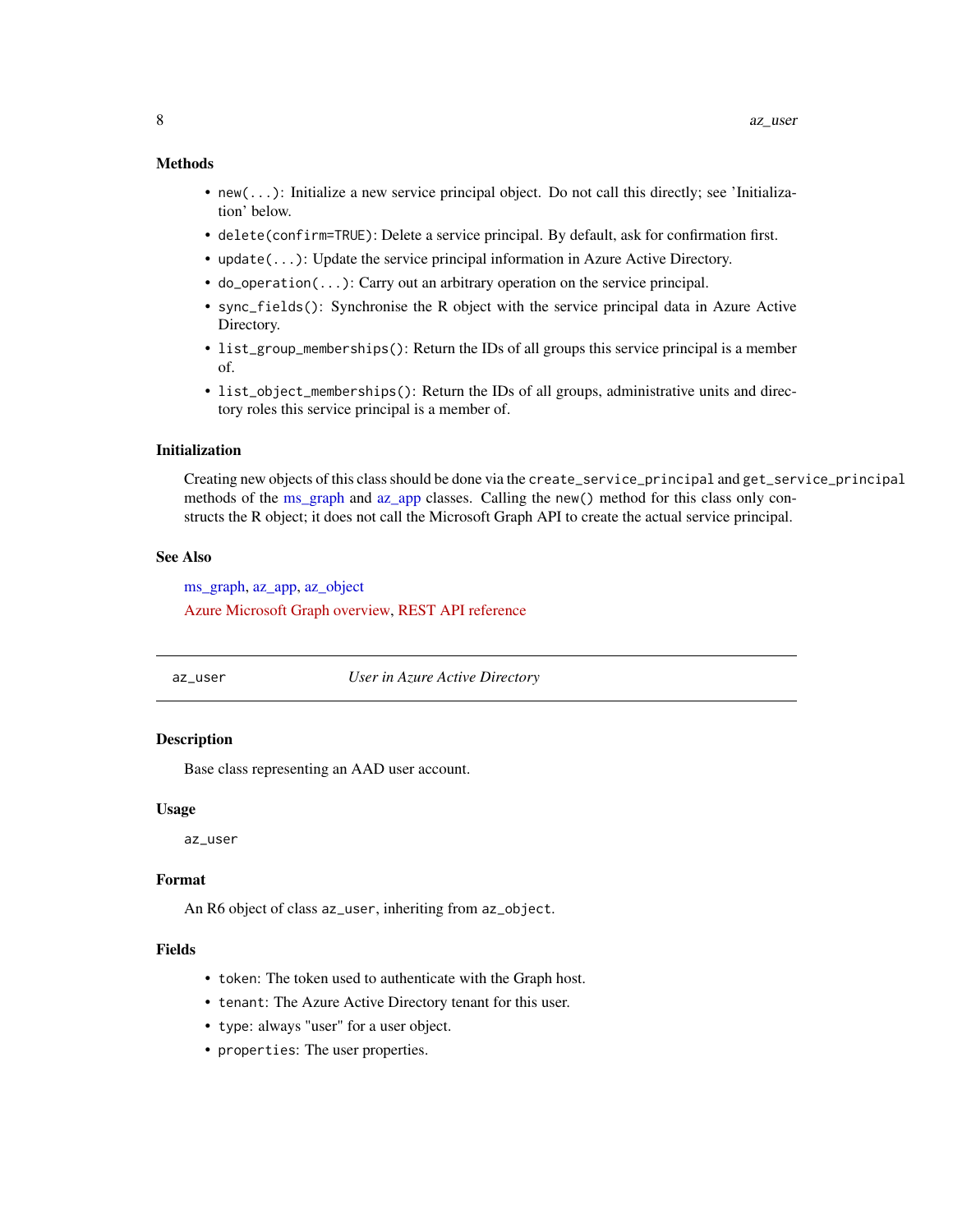#### <span id="page-8-0"></span>az\_user 9

#### Methods

- new(...): Initialize a new user object. Do not call this directly; see 'Initialization' below.
- delete(confirm=TRUE): Delete a user account. By default, ask for confirmation first.
- update(...): Update the user information in Azure Active Directory.
- do\_operation(...): Carry out an arbitrary operation on the user account.
- sync\_fields(): Synchronise the R object with the app data in Azure Active Directory.
- list\_group\_memberships(): Return the IDs of all groups this user is a member of.
- list\_object\_memberships(): Return the IDs of all groups, administrative units and directory roles this user is a member of.
- list\_direct\_memberships(id\_only=TRUE): List the groups this user is a direct member of. Set id\_only=TRUE to return only a vector of group IDs (the default), or id\_only=FALSE to return a list of group objects.
- list\_owned\_objects(type=c("user", "group", "application", "servicePrincipal")): List directory objects (groups/apps/service principals) owned by this user. Specify the type argument to filter the result for specific object type(s).
- list\_created\_objects(type=c("user", "group", "application", "servicePrincipal")): List directory objects (groups/apps/service principals) created by this user. Specify the type argument to filter the result for specific object type(s).
- list\_owned\_devices(): List the devices owned by this user.
- list\_registered\_devices(): List the devices registered by this user.
- 'reset\_password(password=NULL, force\_password\_change=TRUE): Resets a user password. By default the new password will be randomly generated, and must be changed at next login.

# Initialization

Creating new objects of this class should be done via the create\_user and get\_user methods of the [ms\\_graph](#page-13-1) and [az\\_app](#page-1-1) classes. Calling the new() method for this class only constructs the R object; it does not call the Microsoft Graph API to create the actual user account.

# See Also

[ms\\_graph,](#page-13-1) [az\\_app,](#page-1-1) [az\\_group,](#page-4-1) [az\\_device,](#page-3-1) [az\\_object](#page-5-1) [Microsoft Graph overview,](https://docs.microsoft.com/en-us/graph/overview) [REST API reference](https://docs.microsoft.com/en-us/graph/api/overview?view=graph-rest-beta)

#### Examples

```
## Not run:
gr <- get_graph_login()
# my user account
gr$get_user()
# another user account
```
usr <- gr\$get\_user("myname@aadtenant.com")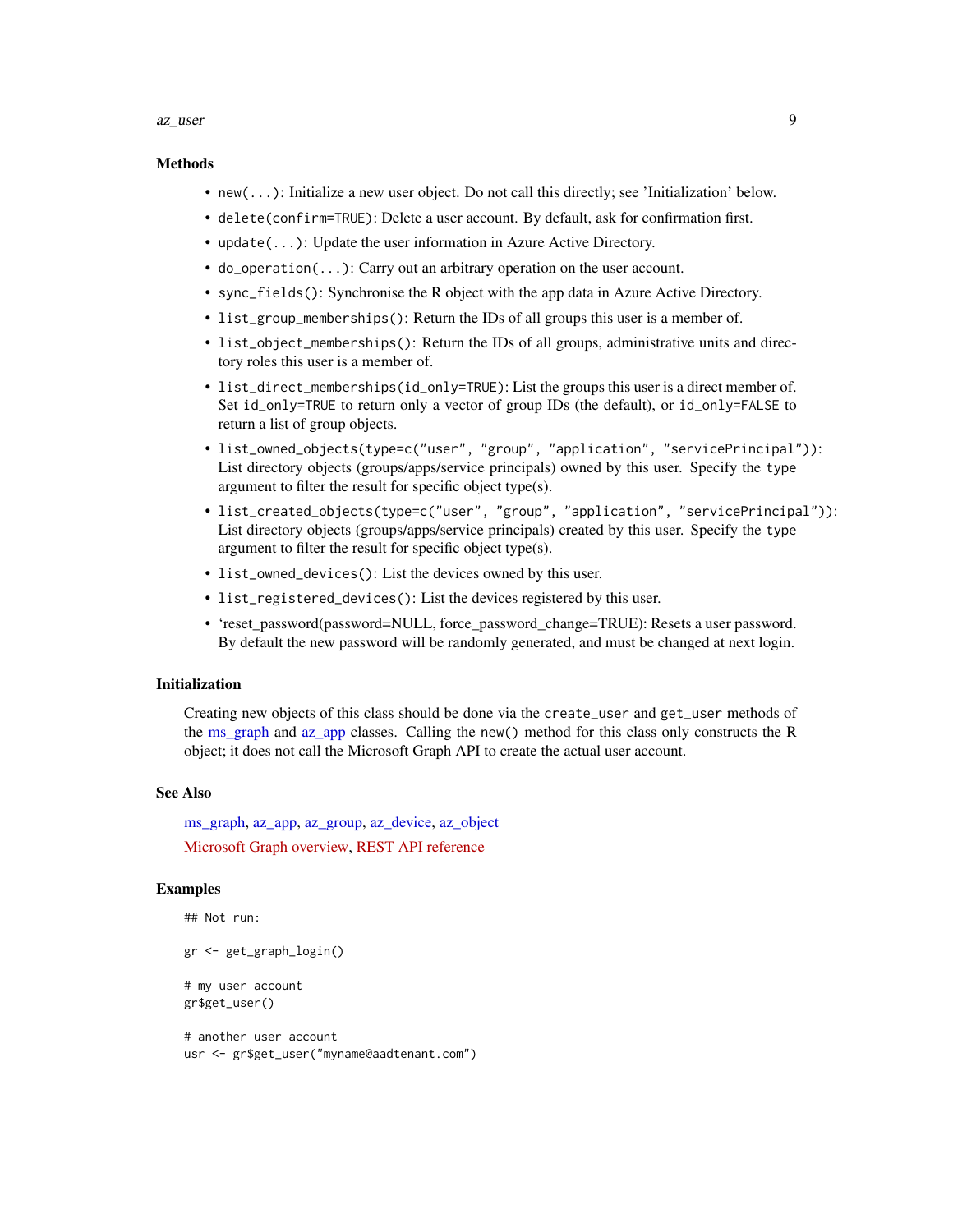```
grps <- usr$list_direct_memberships()
head(grps)
# owned objects
usr$list_owned_objects()
# owned apps and service principals
usr$list_owned_objects(type=c("application", "servicePrincipal"))
```
## End(Not run)

<span id="page-9-1"></span>call\_graph\_endpoint *Call the Microsoft Graph REST API*

# Description

Call the Microsoft Graph REST API

# Usage

```
call_graph_endpoint(token, operation, ..., options = list(),
  api_version = getOption("azure_graph_api_version"))
```

```
call_graph_url(token, url, ..., http_verb = c("GET", "DELETE", "PUT",
  "POST", "HEAD", "PATCH"), http_status_handler = c("stop", "warn",
  "message", "pass"), auto_refresh = TRUE)
```
# Arguments

| token               | An Azure OAuth token, of class AzureToken.                                                                                                                                 |
|---------------------|----------------------------------------------------------------------------------------------------------------------------------------------------------------------------|
| operation           | The operation to perform, which will form part of the URL path.                                                                                                            |
| $\ddots$            | Other arguments passed to lower-level code, ultimately to the appropriate func-<br>tions in httr.                                                                          |
| options             | A named list giving the URL query parameters.                                                                                                                              |
| api_version         | The API version to use, which will form part of the URL sent to the host.                                                                                                  |
| url                 | A complete URL to send to the host.                                                                                                                                        |
| http_verb           | The HTTP verb as a string, one of GET, PUT, POST, DELETE, HEAD or PATCH.                                                                                                   |
| http_status_handler |                                                                                                                                                                            |
|                     | How to handle in R the HTTP status code of a response. "stop", "warn" or<br>"message" will call the appropriate handlers in httr, while "pass" ignores the<br>status code. |
| auto_refresh        | Whether to refresh/renew the OAuth token if it is no longer valid.                                                                                                         |

<span id="page-9-0"></span>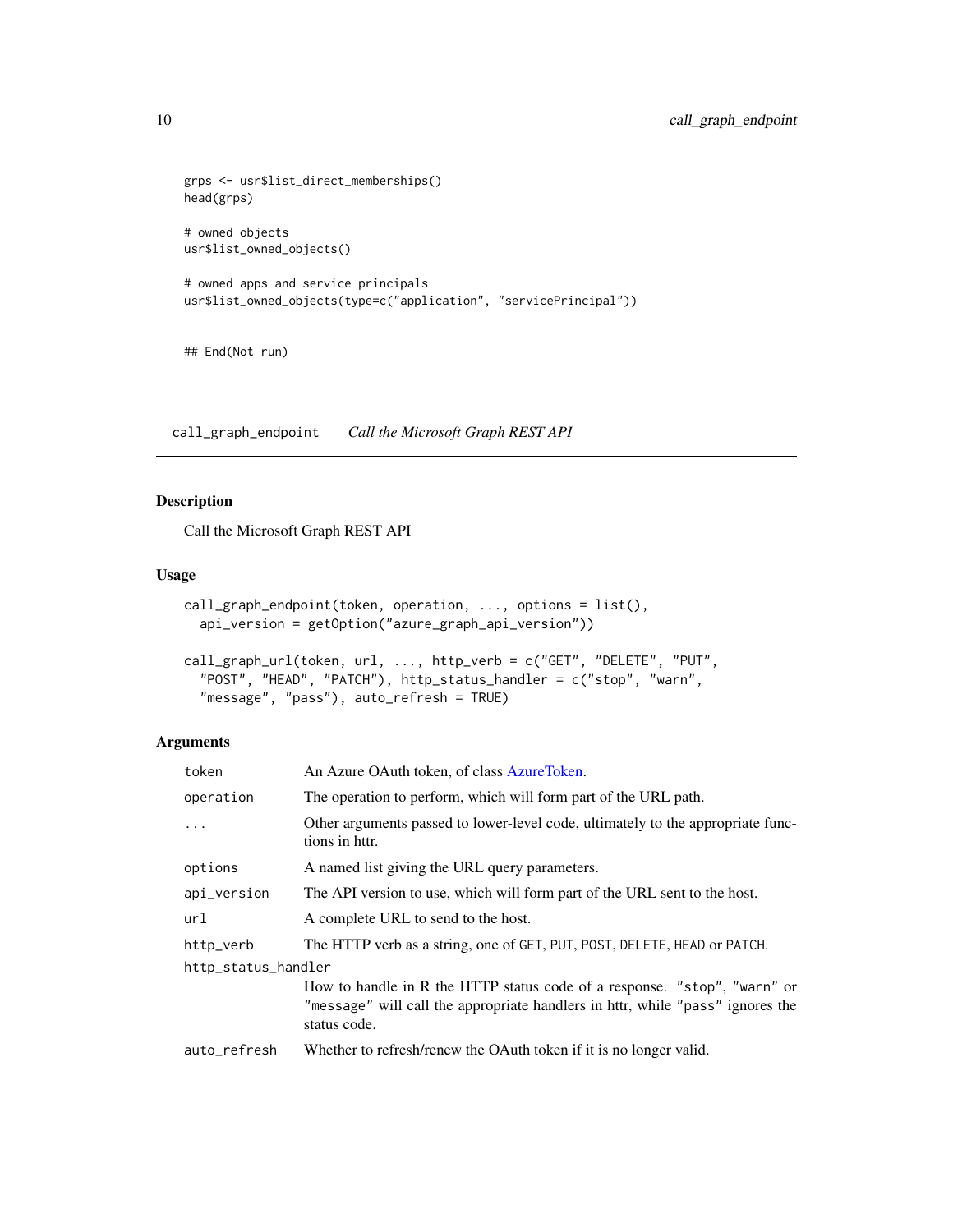# <span id="page-10-0"></span>Details

These functions form the low-level interface between R and Microsoft Graph. call\_graph\_endpoint forms a URL from its arguments and passes it to call\_graph\_url.

# Value

If http\_status\_handler is one of "stop", "warn" or "message", the status code of the response is checked. If an error is not thrown, the parsed content of the response is returned with the status code attached as the "status" attribute.

If http\_status\_handler is "pass", the entire response is returned without modification.

#### See Also

[httr::GET,](#page-0-0) [httr::PUT,](#page-0-0) [httr::POST,](#page-0-0) [httr::DELETE,](#page-0-0) [httr::stop\\_for\\_status,](#page-0-0) [httr::content](#page-0-0)

<span id="page-10-1"></span>create\_graph\_login *Login to Azure Active Directory Graph*

#### <span id="page-10-2"></span>Description

Login to Azure Active Directory Graph

#### Usage

```
create_graph_login(tenant = "common", app = .az_cli_app_id,
 password = NULL, username = NULL, auth_type = NULL,
  host = "https://graph.microsoft.com/",
  aad_host = "https://login.microsoftonline.com/", config_file = NULL,
  ...)
get_graph_login(tenant = "common", selection = NULL, refresh = TRUE)
delete_graph_login(tenant = "common", confirm = TRUE)
list_graph_logins()
```
#### Arguments

| tenant | The Azure Active Directory tenant for which to obtain a login client. Can be a                                                                                   |
|--------|------------------------------------------------------------------------------------------------------------------------------------------------------------------|
|        | name ("myaadtenant"), a fully qualified domain name ("myaadtenant.onmicrosoft.com"                                                                               |
|        | or "mycompanyname.com"), or a GUID. The default is to login via the "com-                                                                                        |
|        | mon" tenant, which will infer your actual tenant from your credentials.                                                                                          |
| app    | The client/app ID to use to authenticate with Azure Active Directory. The de-<br>fault is to login interactively using the Azure CLI cross-platform app, but you |
|        | can supply your own app credentials as well.                                                                                                                     |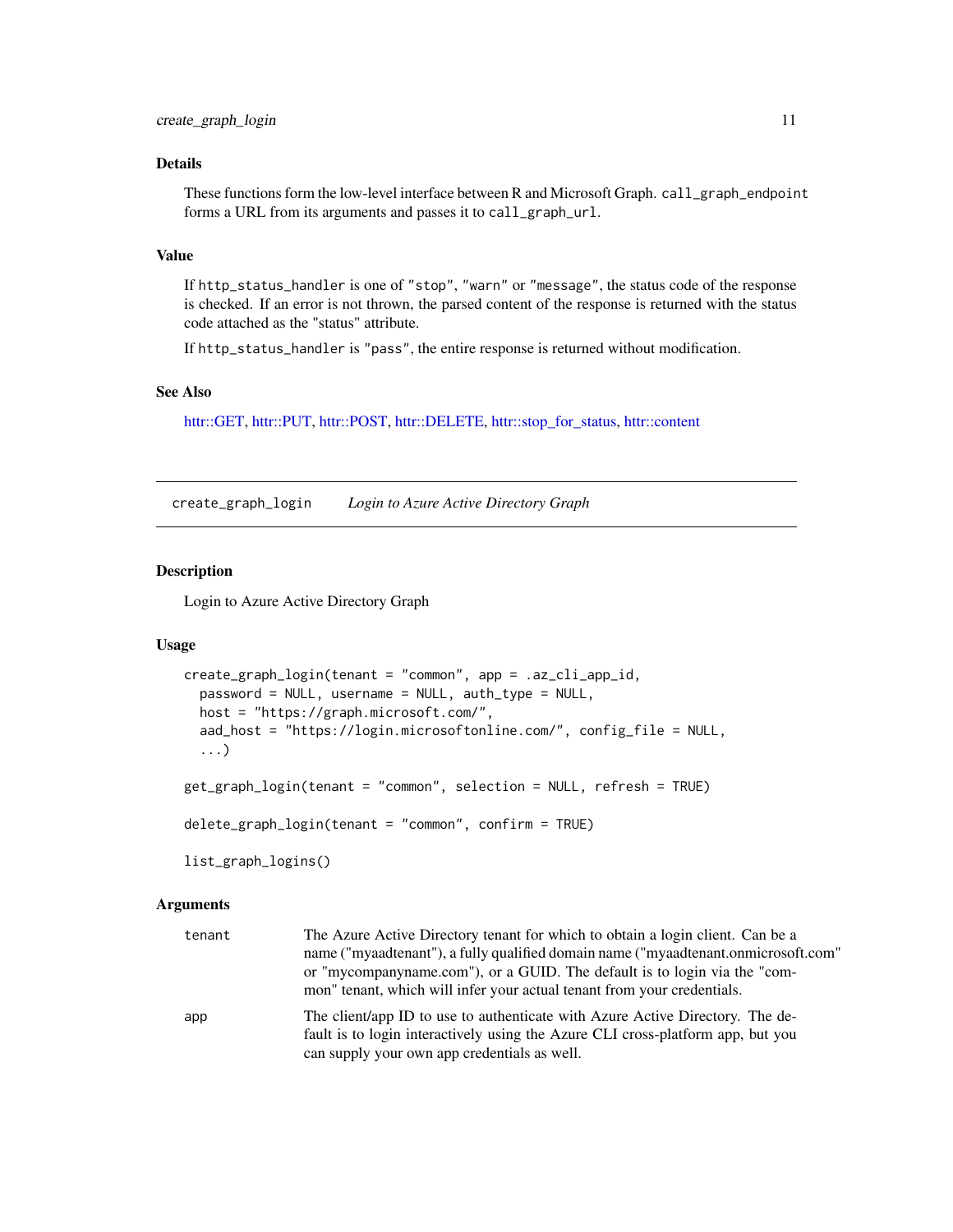<span id="page-11-0"></span>

| password    | If auth_type == "client_credentials", the app secret; if auth_type == "resource_owner",<br>your account password.                                                                                                                                              |
|-------------|----------------------------------------------------------------------------------------------------------------------------------------------------------------------------------------------------------------------------------------------------------------|
| username    | If $auth_type == "resource_owane", your username.$                                                                                                                                                                                                             |
| auth_type   | The OAuth authentication method to use, one of "client_credentials", "autho-<br>rization_code", "device_code" or "resource_owner". If NULL, this is chosen<br>based on the presence of the username and password arguments.                                    |
| host        | Your Microsoft Graph host. Defaults to https://graph.microsoft.com/. Change<br>this if you are using a government or private cloud.                                                                                                                            |
| aad_host    | Azure Active Directory host for authentication. Defaults to https://login.microsoftonline.com/.<br>Change this if you are using a government or private cloud.                                                                                                 |
| config_file | Optionally, a JSON file containing any of the arguments listed above. Argu-<br>ments supplied in this file take priority over those supplied on the command line.<br>You can also use the output from the Azure CLI az ad sp create-for-rbac<br>command.       |
| $\cdots$    | Other arguments passed to ms_graph\$new().                                                                                                                                                                                                                     |
| selection   | For get_graph_login, if you have multiple logins for a given tenant, which<br>one to use. This can be a number, or the input MD5 hash of the token used for<br>the login. If not supplied, get_graph_login will print a menu and ask you to<br>choose a login. |
| refresh     | For get_graph_login, whether to refresh the authentication token on loading<br>the client.                                                                                                                                                                     |
| confirm     | For delete_graph_login, whether to ask for confirmation before deleting.                                                                                                                                                                                       |

# Details

create\_graph\_login creates a login client to authenticate with Microsoft Graph, using the supplied arguments. The authentication token is obtained using [get\\_azure\\_token,](#page-0-0) which automatically caches and reuses tokens for subsequent sessions. Note that credentials are only cached if you allowed AzureGraph to create a data directory at package startup.

get\_graph\_login returns a login client by retrieving previously saved credentials. It searches for saved credentials according to the supplied tenant; if multiple logins are found, it will prompt for you to choose one.

One difference between create\_graph\_login and get\_graph\_login is the former will delete any previously saved credentials that match the arguments it was given. You can use this to force AzureGraph to remove obsolete tokens that may be lying around.

# Value

For get\_graph\_login and create\_graph\_login, an object of class ms\_graph, representing the login client. For list\_graph\_logins, a (possibly nested) list of such objects.

If the AzureR data directory for saving credentials does not exist, get\_graph\_login will throw an error.

# Linux DSVM note

If you are using a Linux [Data Science Virtual Machine](https://azure.microsoft.com/en-us/services/virtual-machines/data-science-virtual-machines/) in Azure, you may have problems running create\_graph\_login() (ie, without any arguments). In this case, try create\_graph\_login(auth\_type="device\_code").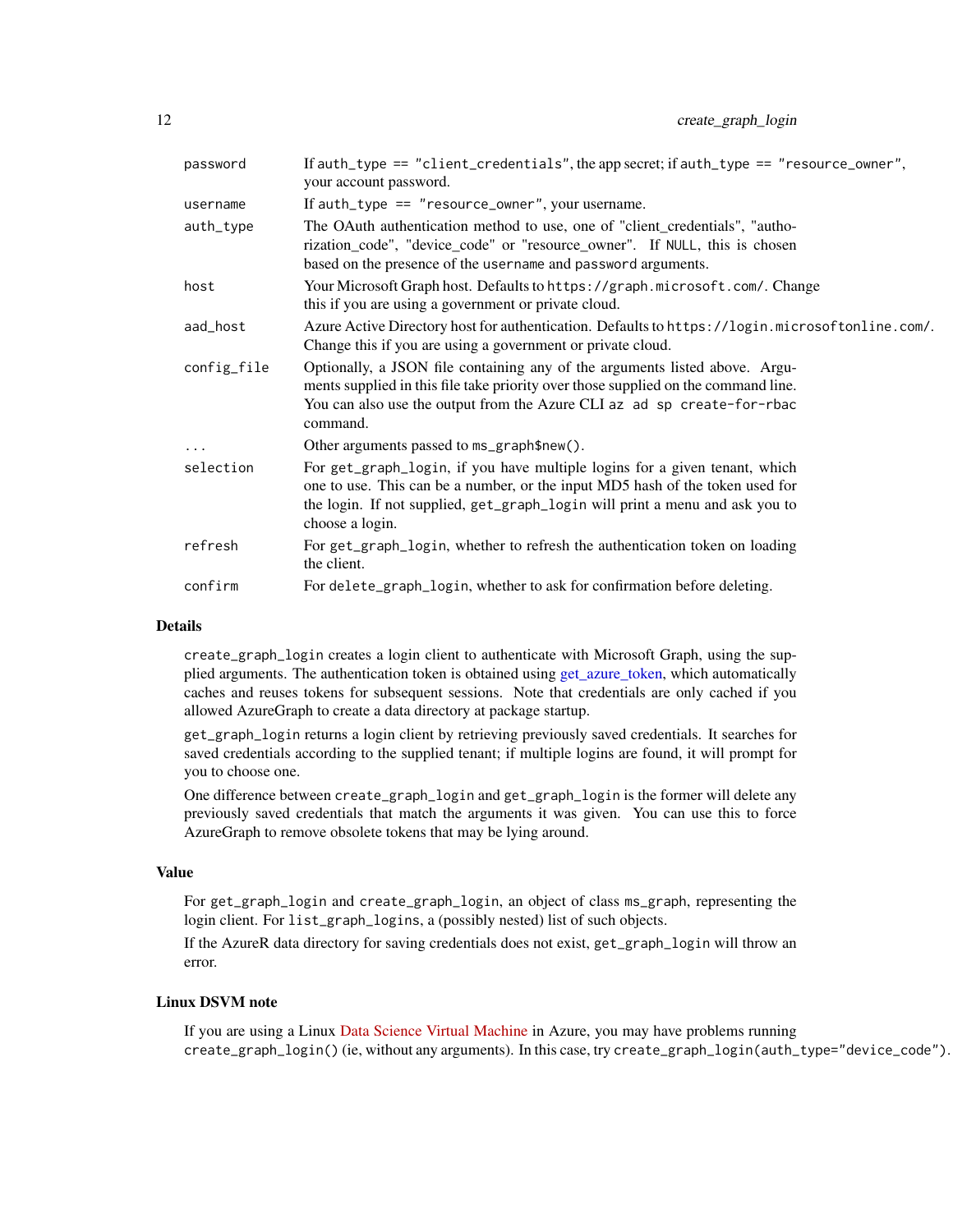<span id="page-12-0"></span>is\_app 13

# See Also

[ms\\_graph,](#page-13-1) [AzureAuth::get\\_azure\\_token](#page-0-0) for more details on authentication methods

[Microsoft Graph overview,](https://docs.microsoft.com/en-us/graph/overview) [REST API reference](https://docs.microsoft.com/en-us/graph/api/overview?view=graph-rest-beta)

# Examples

```
## Not run:
# without any arguments, this will create a client using your AAD credentials
az <- create_graph_login()
# retrieve the login in subsequent sessions
az <- get_graph_login()
# this will create an Microsoft Graph client for the tenant 'microsoft.onmicrosoft.com',
# using the client_credentials method
az <- create_graph_login("microsoft", app="{app_id}", password="{password}")
# you can also login using credentials in a json file
az <- create_graph_login(config_file="~/creds.json")
```
## End(Not run)

is\_app *Informational functions*

# Description

These functions return whether the object is of the corresponding class.

# Usage

is\_app(object)

is\_service\_principal(object)

is\_user(object)

is\_group(object)

is\_directory\_object(object)

# Arguments

object An R object.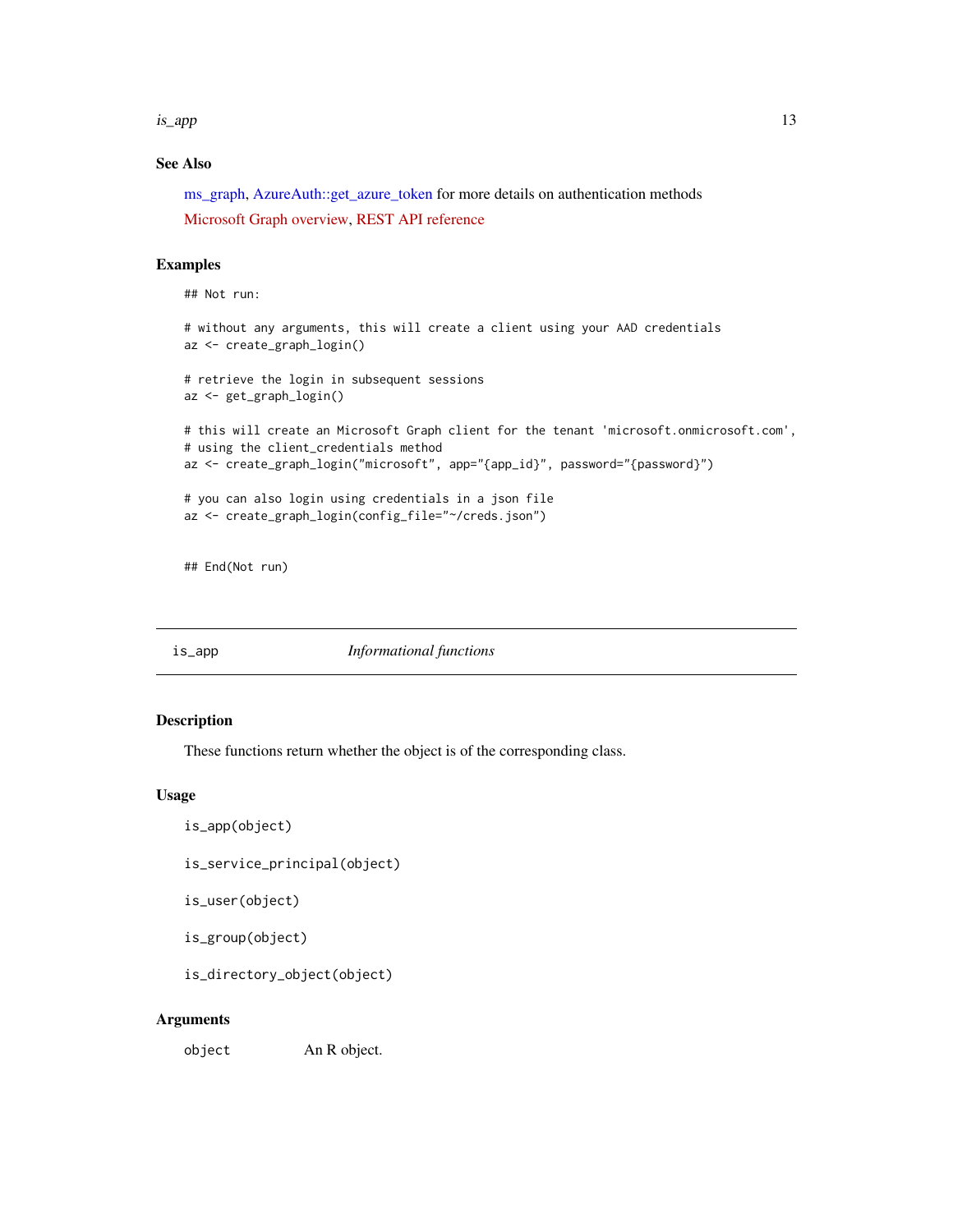# <span id="page-13-0"></span>Value

A boolean.

# <span id="page-13-1"></span>ms\_graph *Azure Active Directory Graph*

#### Description

Base class for interacting with Microsoft Graph API.

#### Usage

ms\_graph

#### Format

An R6 object of class ms\_graph.

#### Methods

- new(tenant, app, ...): Initialize a new Microsoft Graph connection with the given credentials. See 'Authentication' for more details.
- create\_app(name, ..., password=NULL, password\_duration=1, create\_service\_principal=TRUE): Creates a new registered app in Azure Active Directory. By default the app will have a randomly generated strong password with a duration of 1 year, and an associated service principal will also be created. To skip assigning a password, set password=FALSE.
- get\_app(app\_id, object\_id): Retrieves an existing registered app, via either its app ID or object ID.
- delete\_app(app\_id, object\_id, confirm=TRUE): Deletes an existing registered app. Any associated service principal will also be deleted.
- create\_service\_principal(app\_id, ...): Creates a service principal for a registered app.
- get\_service\_principal(): Retrieves an existing service principal.
- delete\_service\_principal(): Deletes an existing service principal.
- create\_user(name, email, enabled=TRUE, ..., password=NULL, force\_password\_change=TRUE): Creates a new user account. By default this will be a work account (not social or local) in the current tenant, and will have a randomly generated password that must be changed at next login.
- get\_user(user\_id): Retrieves an existing user account.
- delete\_user(user\_id, confirm=TRUE): Deletes a user account.
- create\_group(name, email, ...): Creates a new group. Note that only security groups can be created via the Microsoft Graph API.
- get\_group(group\_id): Retrieves an existing group.
- delete\_group(group\_id, confirm=TRUE): Deletes a group.
- call\_graph\_endpoint(op="", ...): Calls the Microsoft Graph API using this object's token and tenant as authentication arguments. See [call\\_graph\\_endpoint.](#page-9-1)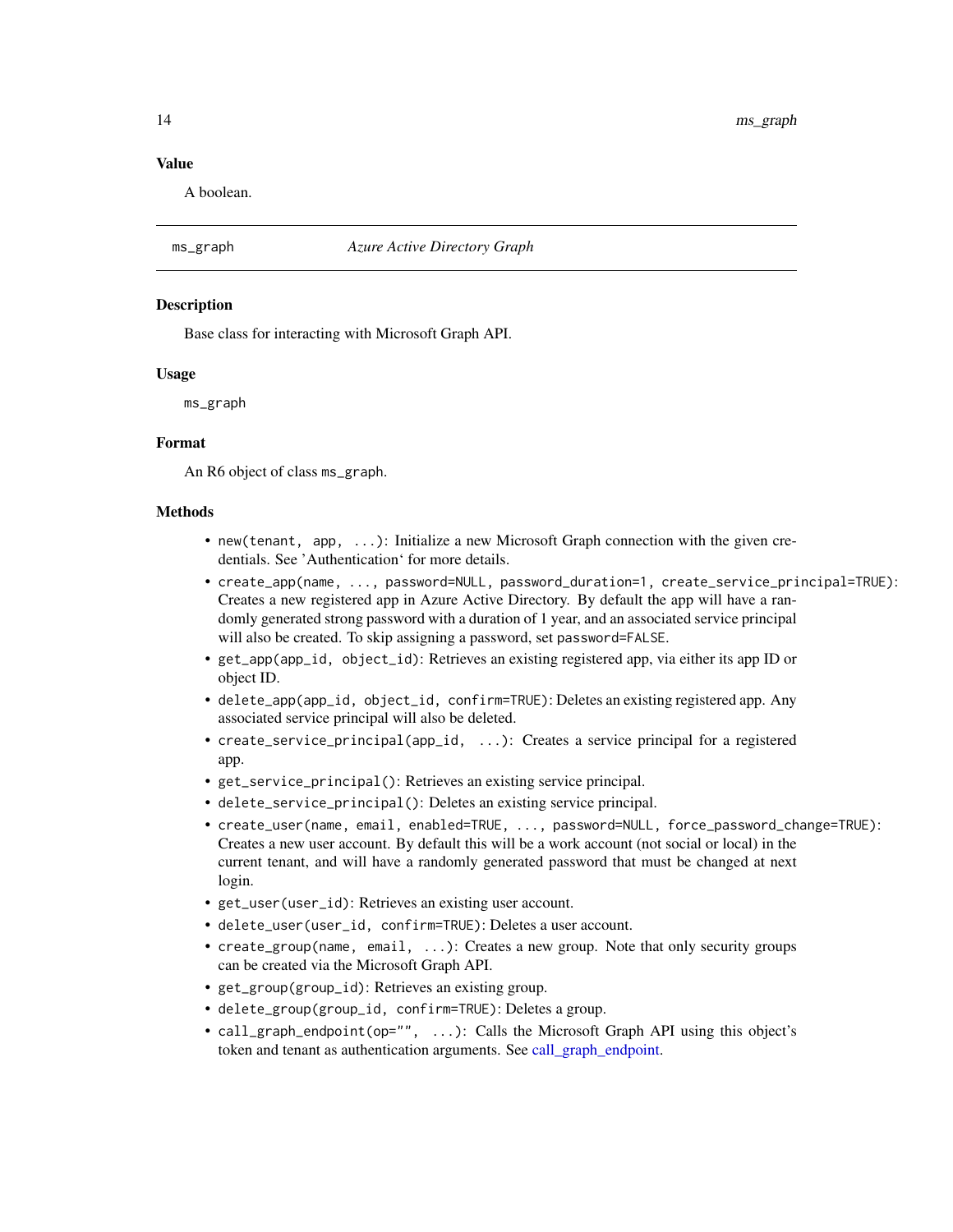#### <span id="page-14-0"></span>ms\_graph 15

#### Authentication

The recommended way to authenticate with Microsoft Graph is via the create graph login function, which creates a new instance of this class.

To authenticate with the ms\_graph class directly, provide the following arguments to the new method:

- tenant: Your tenant ID. This can be a name ("myaadtenant"), a fully qualified domain name ("myaadtenant.onmicrosoft.com" or "mycompanyname.com"), or a GUID.
- app: The client/app ID to use to authenticate with Azure Active Directory. The default is to login interactively using the Azure CLI cross-platform app, but it's recommended to supply your own app credentials if possible.
- password: if auth\_type == "client\_credentials", the app secret; if auth\_type == "resource\_owner", your account password.
- username: if auth\_type == "resource\_owner", your username.
- auth\_type: The OAuth authentication method to use, one of "client\_credentials", "authorization code", "device code" or "resource owner". See get azure token for how the default method is chosen, along with some caveats.
- host: your Microsoft Graph host. Defaults to https://graph.microsoft.com/.
- aad\_host: Azure Active Directory host for authentication. Defaults to https://login.microsoftonline.com/. Change this if you are using a government or private cloud.
- config<sub>file:</sub> Optionally, a JSON file containing any of the arguments listed above. Arguments supplied in this file take priority over those supplied on the command line. You can also use the output from the Azure CLI az ad sp create-for-rbac command.
- token: Optionally, an OAuth 2.0 token, of class [AzureAuth::AzureToken.](#page-0-0) This allows you to reuse the authentication details for an existing session. If supplied, all other arguments will be ignored.

#### See Also

[create\\_graph\\_login,](#page-10-1) [get\\_graph\\_login](#page-10-2) [Microsoft Graph overview,](https://docs.microsoft.com/en-us/graph/overview) [REST API reference](https://docs.microsoft.com/en-us/graph/api/overview?view=graph-rest-beta)

#### Examples

## Not run:

```
# start a new Graph session
gr <- ms_graph$new(tenant="myaadtenant.onmicrosoft.com", app="app_id", password="password")
```

```
# authenticate with credentials in a file
gr <- ms_graph$new(config_file="creds.json")
```

```
# authenticate with device code
gr <- ms_graph$new(tenant="myaadtenant.onmicrosoft.com", app="app_id", auth_type="device_code")
```
# retrieve a registered app gr\$get\_app(app\_id="myappid")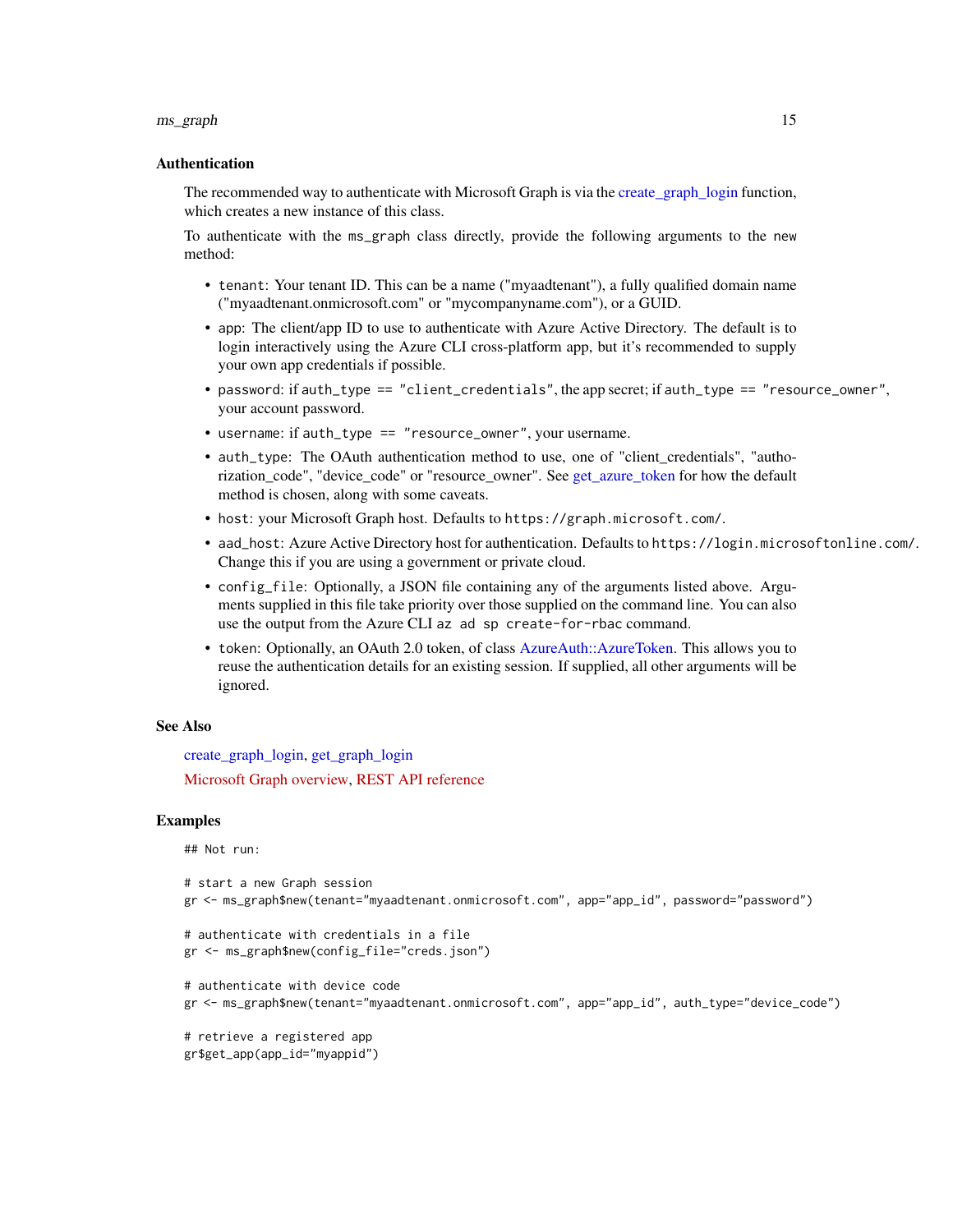```
# create a new app and associated service principal, set password duration to 10 years
app <- gr$create_app("mynewapp", password_duration=10)
# delete the app
gr$delete_app(app_id=app$properties$appId)
# ... but better to call the object's delete method directly
app$delete()
```
## End(Not run)